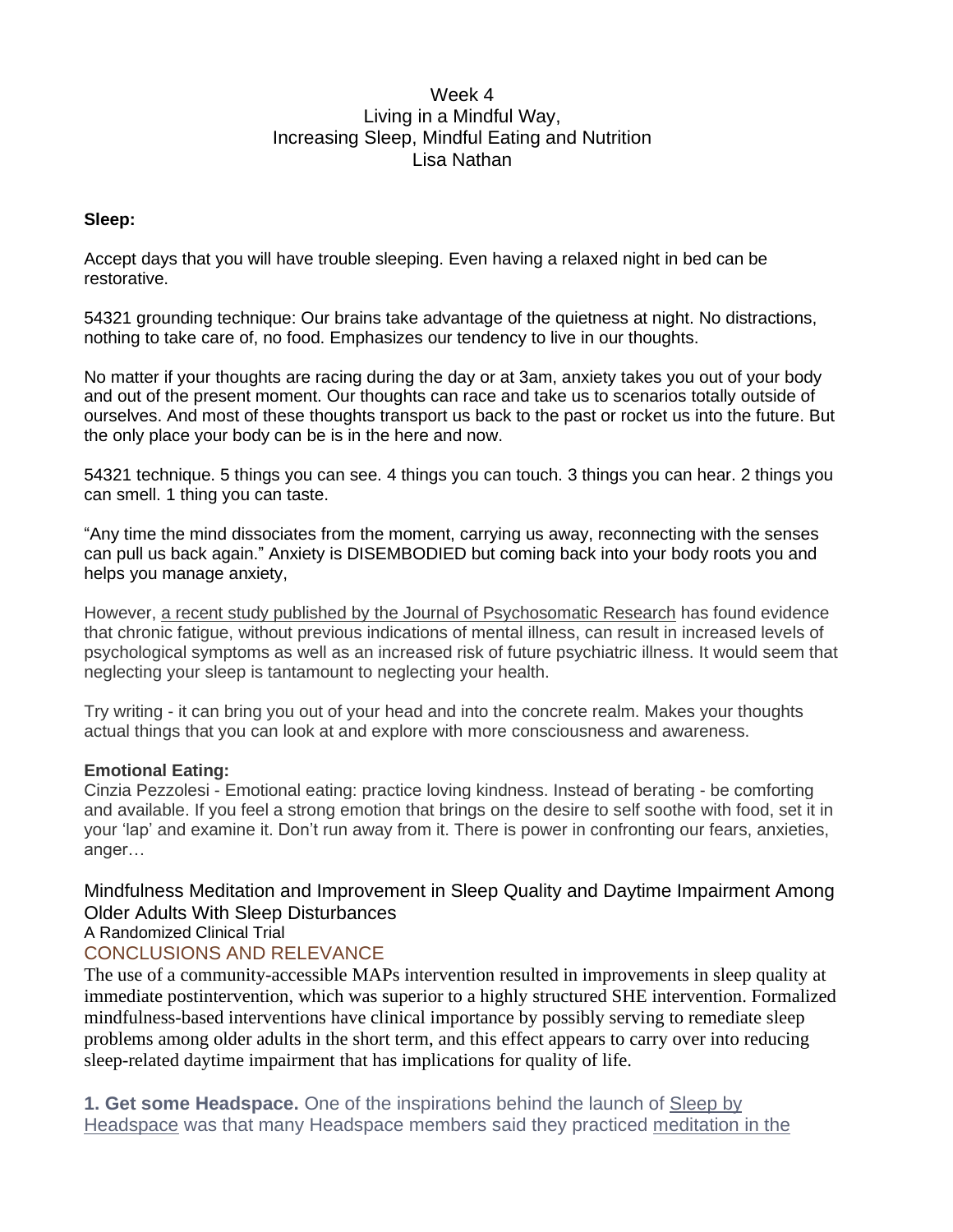[evening,](https://www.headspace.com/meditation/sleep) including before bed, to help them de-stress and fall asleep. While meditation is not about clearing away or stopping thoughts, it is about learning to be more at ease with your thoughts and more [compassionate](https://www.headspace.com/meditation/compassion) to yourself and others. In this way, mindful [meditation](https://www.headspace.com/meditation/stress) can reduce stress, and help pave the way for good night's rest.

## Waking up in the middle of the night (or in the middle of a sleep cycle) and being unable to fall back asleep is a common sleep disorder called sleep maintenance insomnia.

**2. Try a relaxation exercise** There are several different types to choose from. Harneet Walia, MD, a physician at the Cleveland Clinic's Sleep Disorders Center, [suggests](https://health.usnews.com/health-news/health-wellness/articles/2014/01/10/how-to-fall-asleep-when-its-4-am-and-youre-wide-awake) progressive muscle relaxation, a meditation-based technique. Starting with your toes and working up to your forehead, tightly tense each of your muscles for five seconds, and then slowly let them relax. Do one leg and one arm at a time, and pay special attention to areas of your body that hold tension, like your jaw and neck.

Integrative health specialist Dr. Andrew Weil [recommends](https://www.alaskasleep.com/blog/yoga-breathing-exercies-calm-relaxed-state-dr.-andrew-weil-4-7-8-method) a 4-7-8 breathing exercise, which he says serves as a "natural tranquilizer" for the nervous system, helping to ease you back to sleep. The goal is to slow down your breathing, which forces the rhythm of your heart to slow as well, relaxing the body and mind. To start, place the tip of your tongue against the ridge of tissue behind your upper front teeth for the exercise. Then:

- Completely exhale through your mouth, making a whoosh sound
- Keeping your mouth closed, inhale through your nose for 4 counts
- Hold your breath for a count of 7
- Exhale completely through your mouth for a count of 8
- Repeat this process 3 more times for a total count of 4 breath cycles

If the counting and holding are too complicated, any type of deep, slow breathing can have a calming effect and help you fall back asleep. One simple way to do this is to lie in your bed on your back, legs extended, and arms at your side. Imagine your lungs are balloons, and take the deepest breath you can, filling the balloons, then exhale completely, deflating the balloons. Repeat this as many times as needed/as is comfortable.

**3. Put your worries on paper** Often, sleeplessness stems from worry, and at 2 am, without any daytime distractions, our minds can easily shift into overdrive. Many sleep experts recommend keeping a pen and pad on your night table or by your bed, so you can commit your worries to paper. No matter what you're obsessing over, rather than ruminating, write it down. This takes the commotion out of your head so you can let it go, clearing your mind. Just make sure to keep the lights dim (or use a flashlight or nightlight) when jotting down notes, as bright light can disrupt your body clock.

**4. Listen to music** You don't need scientific studies to tell you that listening to music can quiet your mind and help you relax, but here it is anyway. [Research](https://www.sleepfoundation.org/articles/can-music-help-you-calm-down-and-sleep-better) shows that music can have a direct effect on the parasympathetic nervous system, encouraging your body to relax and prepare for sleep. It can slow your heart rate and breathing, lower your blood pressure, and even relax muscles — the biological changes you experience when you're falling asleep.

**5. Meditate to help fall back asleep** Meditation helps to increase the prospect of getting you back to sleep by igniting the parasympathetic nervous system, lowering the heart rate,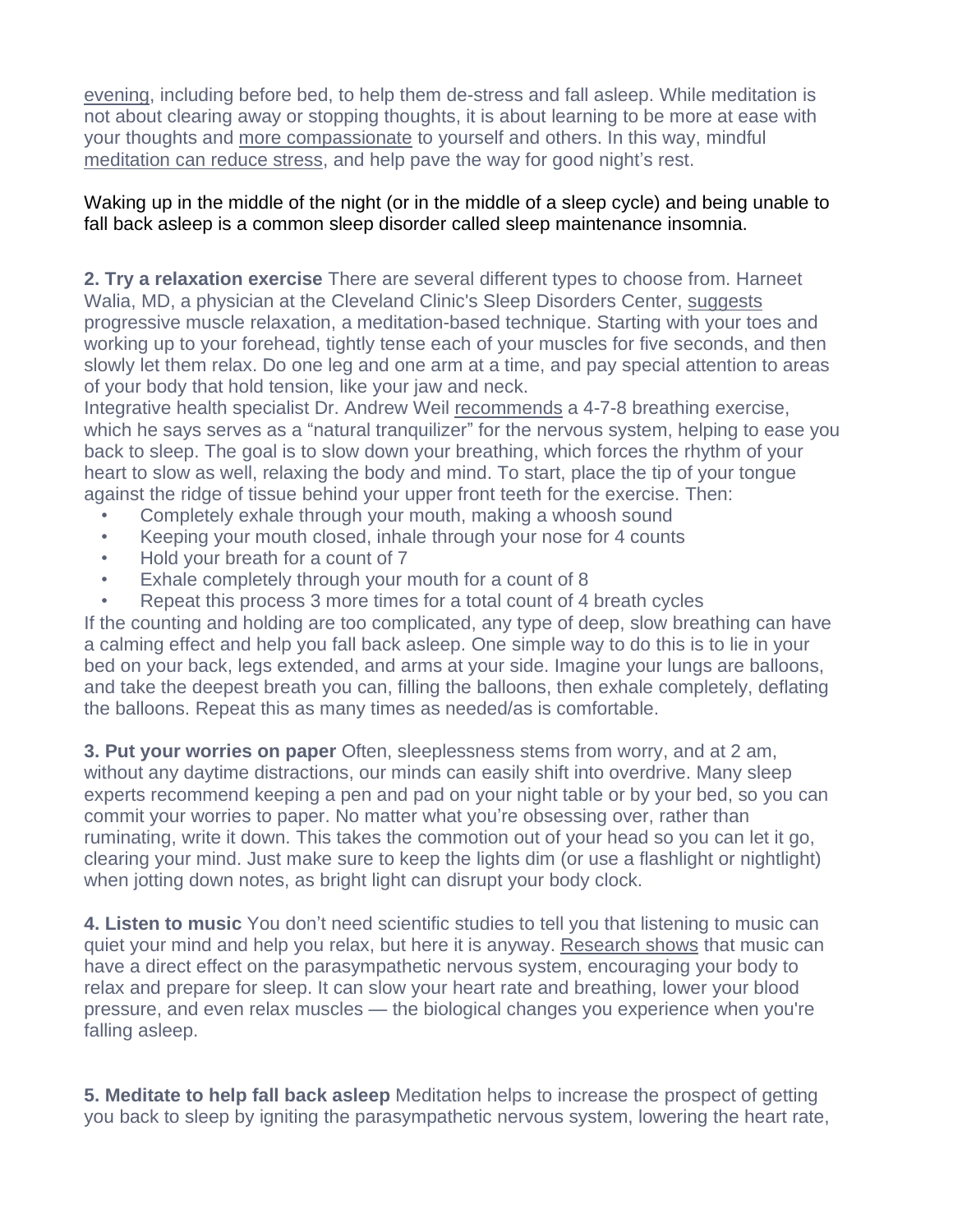and encouraging slow breathing. Just putting aside 10 minutes to do a simple breathing meditation before bed can help you get off to sleep quicker because it creates a buffer between your waking life and your bedtime.

If you're having trouble falling back to sleep, try meditating in bed, lying flat on your back with your head on the pillow. Or start a [Headspace](https://www.youtube.com/watch?v=3o9etQktCpI) wind-down exercise for sleep, and take a few deep breaths, relax your body, and close your eyes.

When we try meditation or a wind-down exercise with sleep in mind, it's important to relax and take some deep breaths to release any tension. And then, as you exhale, feel the weight of your body sinking down into the mattress, feeling the contact between your body and the bed — from the heels of your feet to the back of your head. Allow the mind to drift off in its own time, letting thoughts go, and maintaining a relaxed focus on the natural rhythm of the breath. Anytime a thought pops into your head, simply return to the breath to anchor you in the land of Nod.

**6. Try getting out of bed** Many sleep specialists recommend getting out of bed after about 15 or 20 sleepless minutes (your best guesstimate, since you're not looking at the clock, remember?). The more you lie in bed feeling frustrated, the more your brain associates the bedroom with not sleeping well, and the more you'll come to anticipate sleeplessness the next time you're there. Go to another room and try something relaxing, like listening to music or reading. A warm bath or shower may also help, as the change in body temperature before going back to a cool room should help get you drowsy.

# **A final thought on falling back asleep**

One thing sleep doctors agree on: falling asleep should be effortless, and trying too hard can backfire. One specialist, Dr. Dev [Banerjee,](https://woolcock.org.au/dev-banerjee) recalls asking a patient what he did to fall back asleep, "The guy said, 'I say to myself, I must fall asleep, I must fall asleep!'" And of course, the result was the opposite. "So I suggested that he repeats silently to himself, 'I must stay awake, I must stay awake.' He tried it, and it actually worked."

Tomek: I choose to have a deep restful sleep tonight. Comfortable position. Back, side, stomach. Be patient with yourself as your body gets comfortable. Bring to mind thoughts, emotions, anything that happened today that may be in the way of your mental relaxation. It's okay if the thoughts are unpleasant. Start being aware of your breath. Every time you breathe in you take in fresh energy and every time you breathe out your feel a release. Your out breath is like a wave, capable to carrying away any emotions and thoughts that are still in the way of your full mental relaxation. As you breathe in, take in fresh energy and as you breathe out, let go of all of those energies that get in the way of your relaxation. Imagine that you can release them through the bottom of your feet. Feel the heaviness of your body to cross between the wake state and the dream state. Feel the softness of your bed. You are safe and protected.

Meditation may also:

- increase [melatonin](https://www.healthline.com/nutrition/melatonin) (the sleep hormone)
- increase [serotonin](https://www.healthline.com/health/mental-health/serotonin) (precursor of melatonin)
- reduce heart rate
- decrease blood pressure
- activate parts of the brain that control sleep